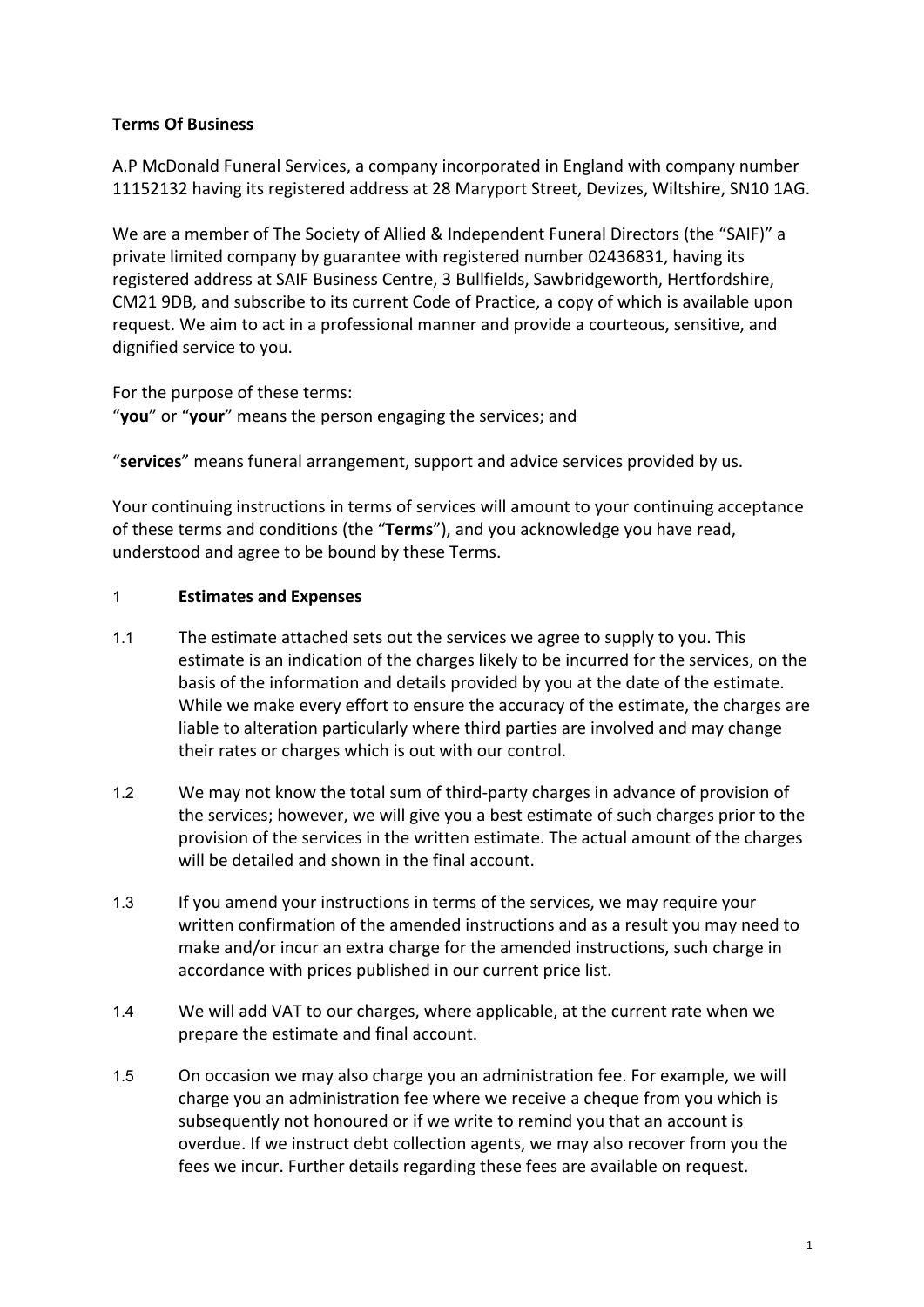### 2 **Payment Arrangements**

- 2.1 We will issue you with an invoice for payment in relation to any services provided or undertaken.
- 2.2 The payment of an invoice is due within 21 days of date of our invoice, unless otherwise agreed by us in writing or unless you optioned for one of our fixed cost, simplified or standardised funerals arrangements, when the deposit requirements and payment terms will be much shorter.

### 2.3 **For Fixed Cost Direct Funerals:**

Payment is due before the funeral date

### 2.4 **For Simplified Funerals:**

 $3$  A 50% deposit is required when you engage the service, with the balance due  $[A]$ [50%] deposit is required when you engage the service, with the balance due [following provision of the services] within 21 days of our invoice.]

#### 4

# 4.1 **Standardised Price & Traditional funerals**

[A [0%] deposit is required, with the balance due, following provision of the services within 21 days of our invoice

- 4.2 If you fail to pay in full on the due date for any of the services provided to you, we may charge you interest:
	- 4.2.1 at a rate of 4% above our bank's Base Rate from time to time in force;
	- 4.2.2 calculated (on a daily basis) from the date of our account until payment;
	- 4.2.3 compounded on the first day of each month.
- 4.3 We may also recover the costs of taking any legal action, when necessary, to recover any unpaid sums (unless a Court orders states otherwise).

### 5 **Indemnity and Liability**

5.1 You will indemnify us in full and hold us, our employees and agents harmless from and against all expenses, liabilities, losses, damages, claims and other reasonable expenses we may incur (directly or indirectly including financing costs and including legal costs on a full indemnity basis) in connection with or arising out of your use and any third party's use of the services and following any breach by you of any of your obligations under these Terms. We may claim any losses from you at any time providing written notice.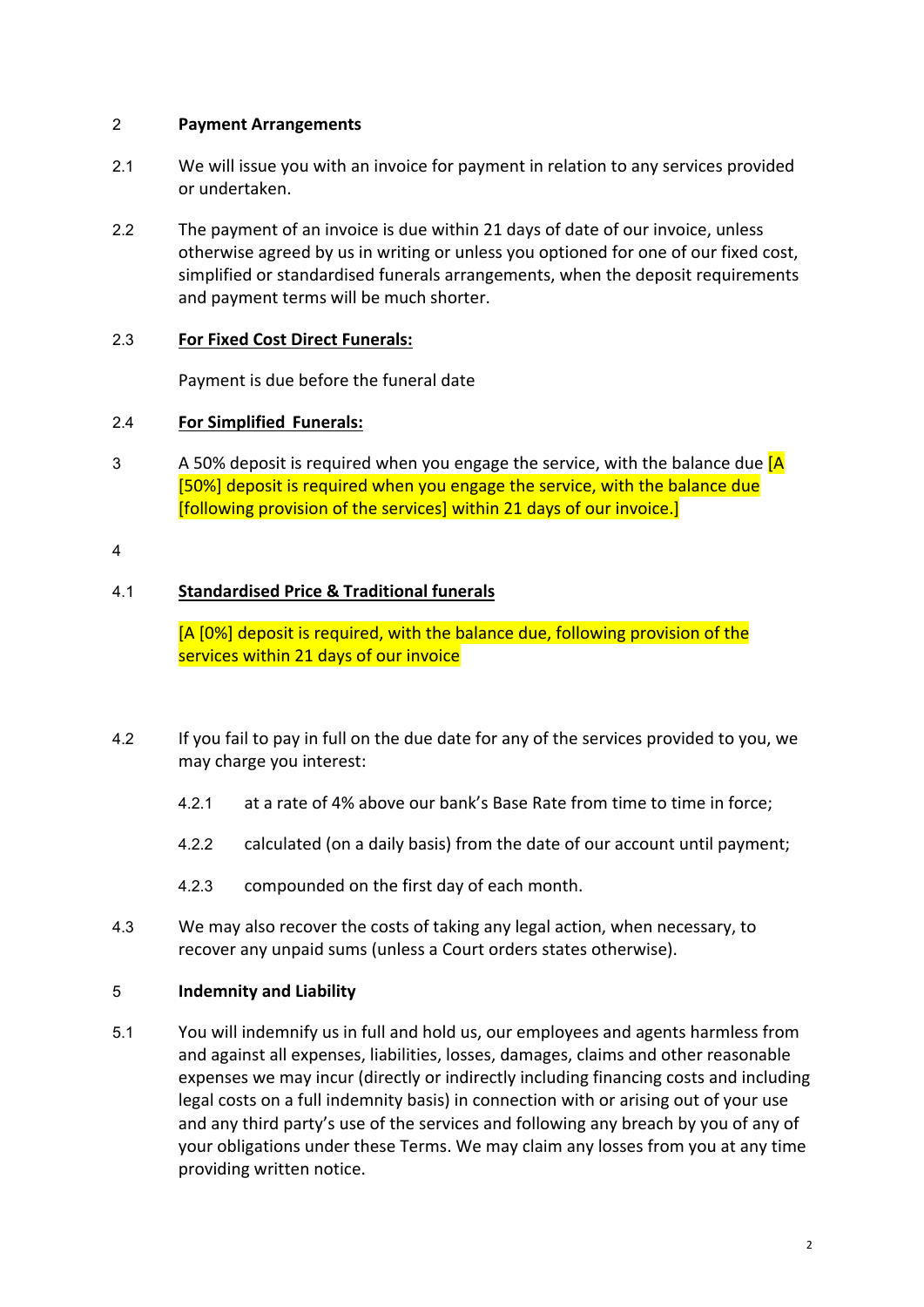- 5.2 We shall not be liable to you or any third party for any loss or damage (including any loss of profit, revenue, business, goodwill or anticipated savings (whether direct or indirect) and any indirect, consequential or special damages, loss, costs, claims or expenses), howsoever arising.
- 5.3 Nothing in these Terms shall exclude or limit our liability for death or personal injury caused as a result of our negligence, breach of contract or otherwise.

# 6 **Data Protection**

- 6.1 Words shown in italics are defined in the Data Protection Act 2018 (the "**Act**").
- 6.2 We respect the confidential nature of the information given to us and, where you provide us with *personal data* ("**data**"), we will ensure that the data will be held securely, in confidence and processed only for the purpose of carrying out the services.
- 6.3 In order to provide the services we may need to pass such data to third parties who are performing some of the services for you, who may contact you directly.
- 6.4 Further details regarding these third parties are available upon request
- 6.5 Under the Act you have the right to know what data we hold on you and you can, by applying to us in writing and paying a fee, receive copies of that data. You confirm that you have permission to also give consent to use all information you supply, including your relatives & friends, unless you specify.

# 7 **Cooling-Off Period**

- 7.1 The Consumer Contracts (Information, Cancellation and Additional Charges) Regulations 2013 may give you the right to terminate provision of our services in the cooling-off period of 14 days after you have agreed to engage our services or provide us with initial instruction (the "**Cooling-off Period**"). If you wish the performance of the services to which this right applies to commence before the end of the cooling-off period, you must tell the person named below, in writing at the time of your initial instruction.
- 7.2 In the event that you exercise the right to cancel our services during the Cooling-off Period, if you have received any goods or services from us during such period you will be required to reimburse us for any incurred costs and expenses associated with provision of the goods or services during the Cooling-off Period.

### 8 **Termination**

- 8.1 The services may be terminated before the services are delivered:
	- 8.1.1 by us if you fail to honour your obligations under these Terms; and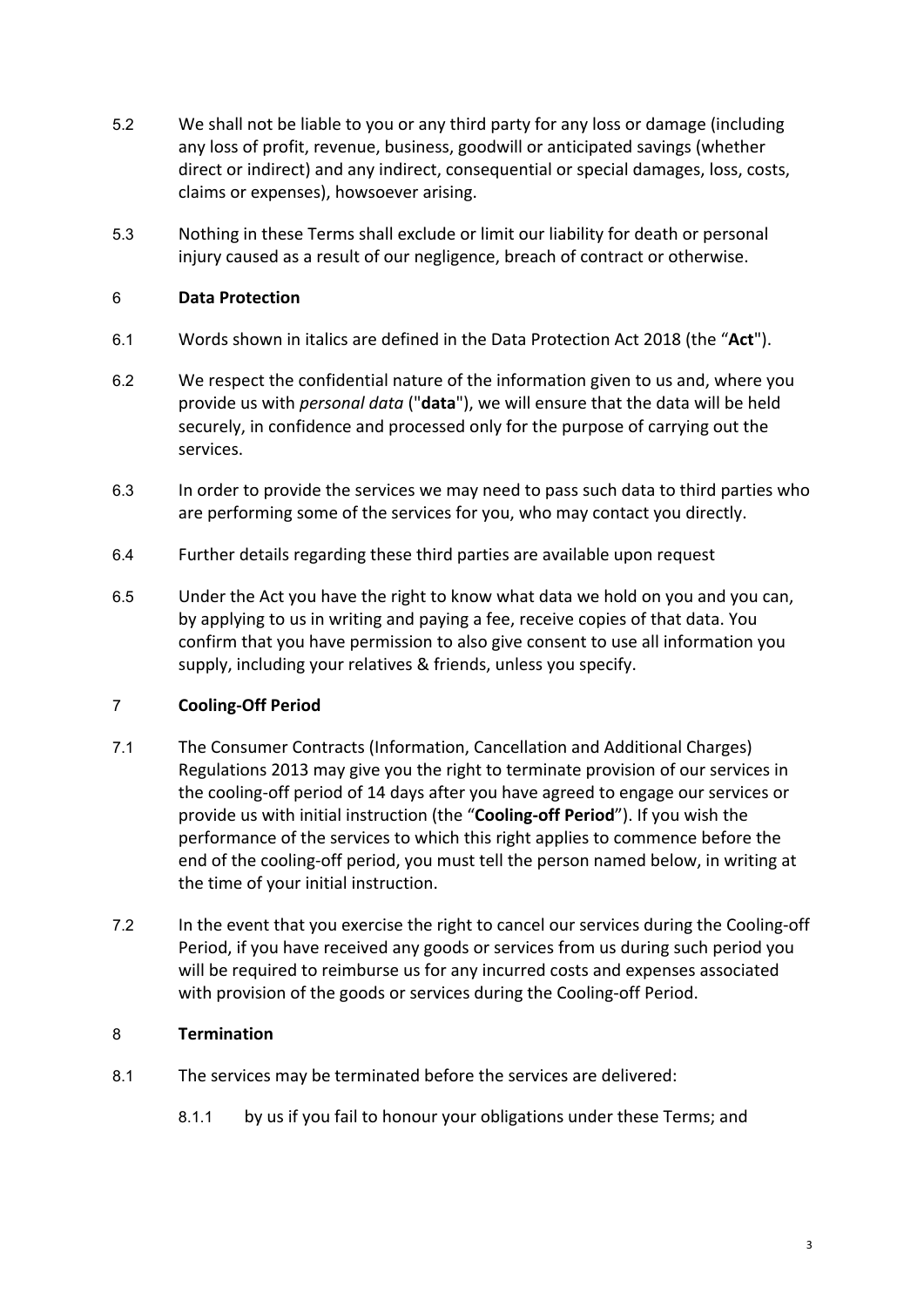- 8.1.2 by you communicating to us in writing, whether this be by text, email or post that you are terminating your instructions and engagement of the services.
- 8.2 You must tell the person named below, in writing as soon as practicable of any termination.
- 8.3 If we or you terminate the services you may, depending on the reasons for termination, at our discretion be asked to pay a reasonable sum based upon the services carried out up to the time of termination. Such amount will be advised to you in writing.

### 9 **Standards of Service**

- 9.1 The Society of Allied & Independent Funeral Directors (SAIF) Code of Practice requires that we provide a high-quality service in all aspects. If you have any questions or concerns about the service we provide to you, please raise them in the first instance with our designated senior person. If that does not resolve the problem to your satisfaction SAIF provides a dispute resolution service, as an alternative to legal action.
- 9.2 You can contact SAIF by completing their complaints form which is available by contacting them on 0345 230 6777 or email to standards@saif.org.uk.
- 9.3 Although we endeavour to provide a prompt and efficient service for you, there may be instances where, because of circumstances beyond our control, we are unable to fulfil our obligations to you on the date or time specified. Therefore, we endeavour to meet all dates and times provided on the estimate however these cannot be guaranteed. Where it is known and arrangement will not be met, we will attempt to contact you in advance, using the details overleaf, and advise you of alternative arrangements.
- 9.4 We cannot be responsible for the performance of any third parties which may include, but not specifically limited to, Crematoria, Councils, Grave Diggers, Ministers, Civil Celebrants, Florists, Printers, Vehicle Hire, Newspapers, Hospitals, Doctors, Coroner, Registrar, International Repatriation Service Providers, etc.

### 10 **Agreement**

- 10.1 Your instructions will not create any rights enforceable by virtue of the Contracts enforceable by virtue of the [*Contracts Rights of Third Parties Act 1999* by any person not identified as our client.
- 10.2 If any of these Terms are unenforceable as drafted:-
	- 10.2.1 it will not affect the enforceability of any other of these Terms; and
	- 10.2.2 if it would be enforceable if amended, it will be treated as so amended.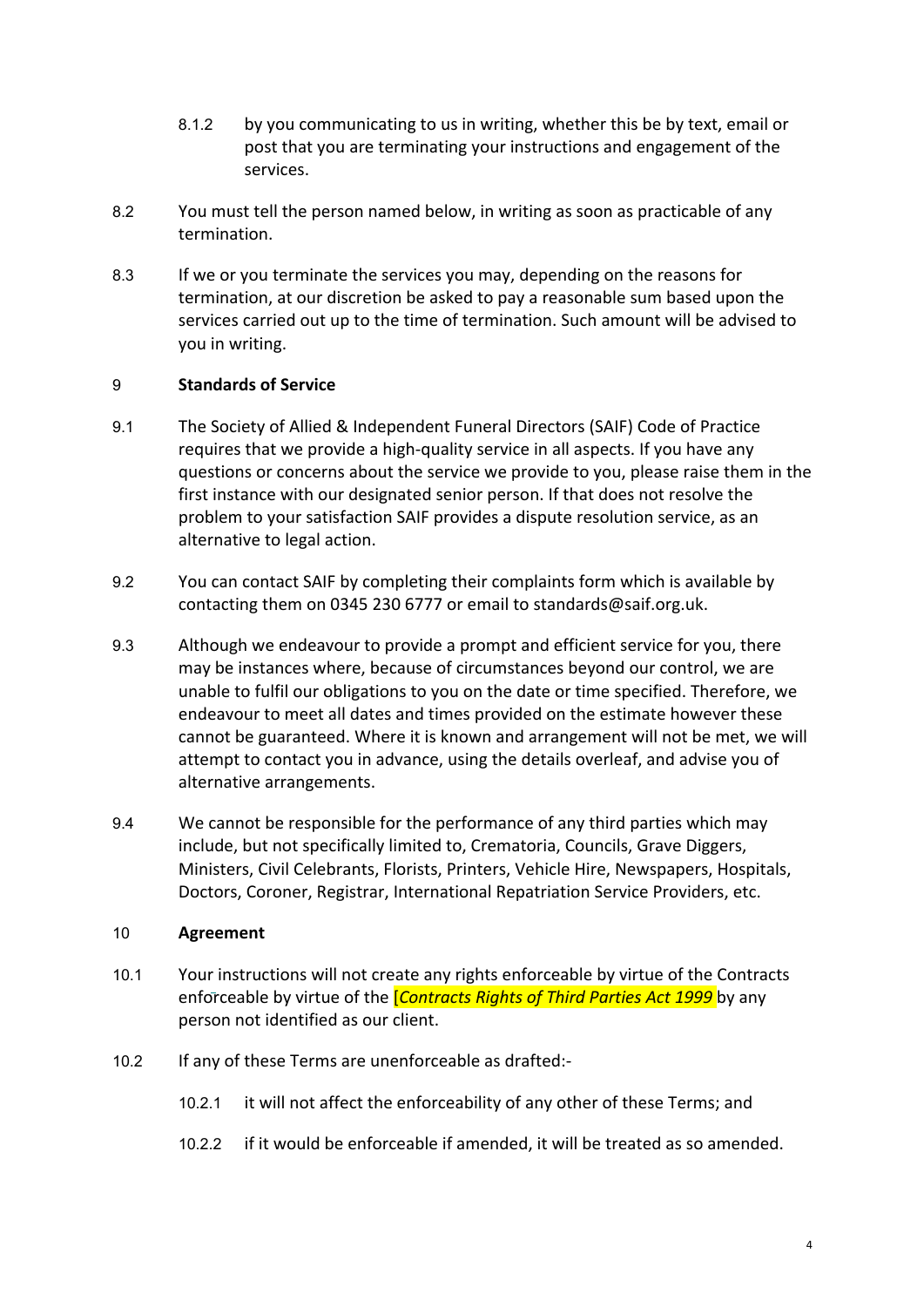- 10.3 The parties agree that these Terms along with estimates and services accounts constitutes the entire agreement between them and supersedes all previous agreements, understandings and arrangements between them, whether in writing or oral in respect of its subject matter
- 10.4 Notwithstanding anything else contained in these Terms, neither party shall be liable for any delay in performing, or non-performance of, its obligations hereunder if such delay or non-performance is caused by circumstances beyond the reasonable control of the party so delaying or non-performing, including but not limited to strikes, lock outs, labour disputes, acts of God, war, riot civil commotion, malicious damage, compliance with any law or government order, rule, regulation or direction, accident, disease, epidemic, pandemic, fire, flood, storm or adverse weather conditions.
- 10.5 Our liability is excluded to the maximum extent permitted by law including any implied terms.
- 10.6 No variation of these Terms shall be valid or effective unless it is in writing (including email), refers to these Terms and is duly signed or executed by, or on behalf of SAIF.
- 10.7 These Terms are subject to *English law,* If any provision of these Terms shall be unlawful, void or for any reason unenforceable, then that provision shall be deemed severable and shall not affect the validity and enforceability of the remaining provisions. By accepting these Terms you submit to the non-exclusive jurisdiction of the *English* courts.

### 11 **Additional legal requirements**

- 11.1 Any inappropriate items found in a coffin during our final closing down procedure will be discreetly disposed of.
- 11.2 If additional bearers are required, due to the size of Coffin or difficult access to the place of service then additional costs of £50 per bearer will be charged.
- 11.3 Any unclaimed items of clothing/effects will be discreetly disposed of after 7 days of date of death unless otherwise agreed.
- 11.4 Instructions regarding cremated remains are to be issued by the cremation applicant and remain their sole decision and ownership.
- 11.5 We will update our website with the details of your funeral services. You will be asked your preferences with the information to be displayed.
- 11.6 Donation Companies including our on-line charitable donation processing partner, make charges for use of their services, currently & card charges. Further details of these services can be provided and can be found on their website. Please advise us if you wish to use their services.